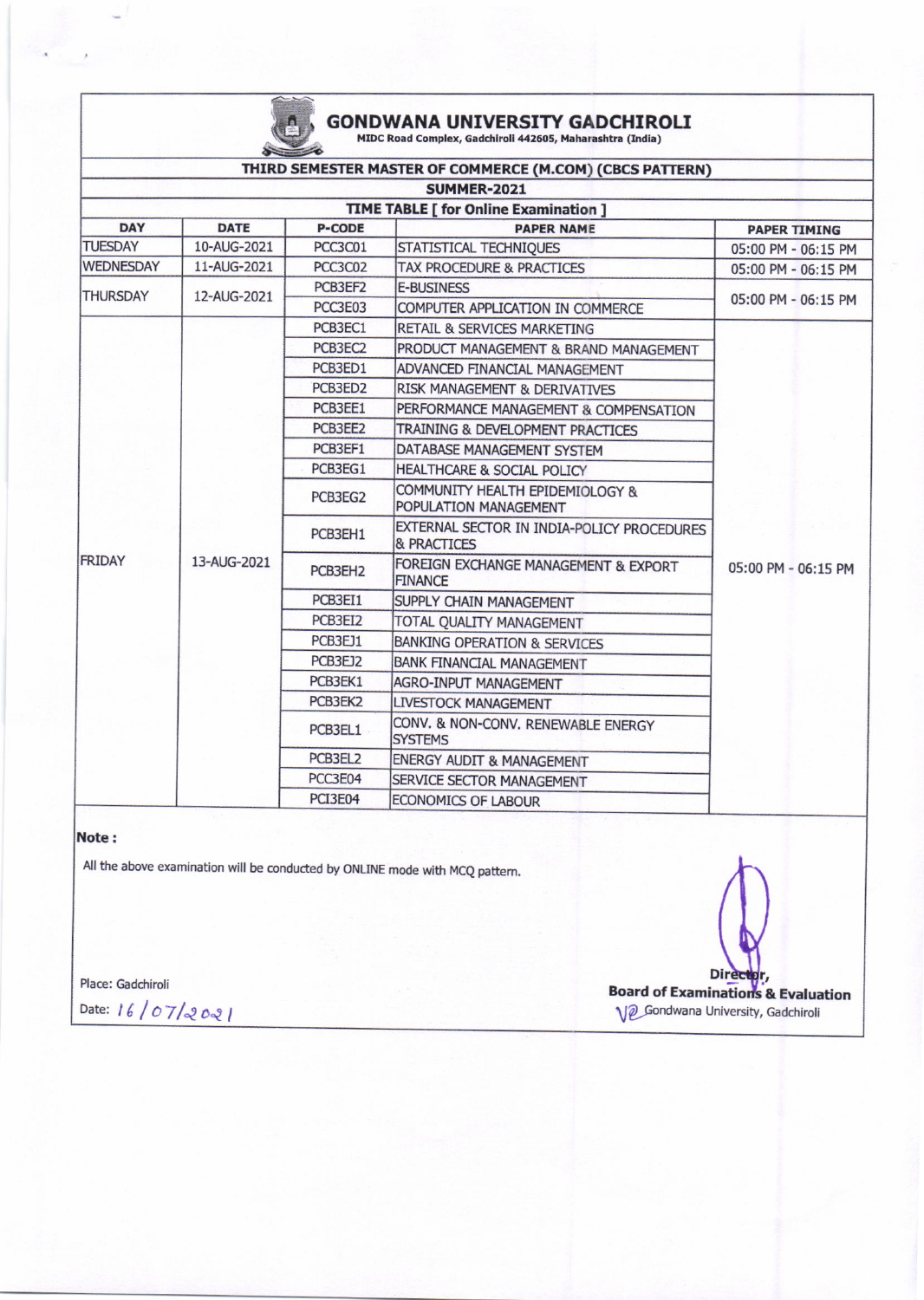

## GONDWANA UNIVERSITY GADCHIROLI<br>MIDC Road Complex, Gadchiroli 442605, Maharashtra (India)

#### FOURTH SEMESTER MASTER OF COMMERCE (M.COM) (CBCS PATTERN)

| <b>SUMMER-2021</b><br><b>TIME TABLE [ for Online Examination ]</b> |             |         |                                           |                     |  |  |  |
|--------------------------------------------------------------------|-------------|---------|-------------------------------------------|---------------------|--|--|--|
|                                                                    |             |         |                                           |                     |  |  |  |
| <b>TUESDAY</b>                                                     | 10-AUG-2021 | PCC4C01 | ADVANCED MANAGEMENT ACCOUNTING            | 01:30 PM - 02:45 PM |  |  |  |
| <b>WEDNESDAY</b>                                                   | 11-AUG-2021 | PCC4E02 | <b>INTERNATIONAL BUSINESS ENVIRONMENT</b> | 01:30 PM - 02:45 PM |  |  |  |
| <b>THURSDAY</b>                                                    | 12-AUG-2021 | PCC4E03 | ENTREPRENEURIAL DEVELOPMENT               | 01:30 PM - 02:45 PM |  |  |  |

#### Note:

All the above examination will be conducted by ONLINE mode with MCQ pattern.

Place: Gadchiroli

Date: 16/07/2021

**Direct Board of Examinations & Evaluation** NeGondwana University, Gadchiroli